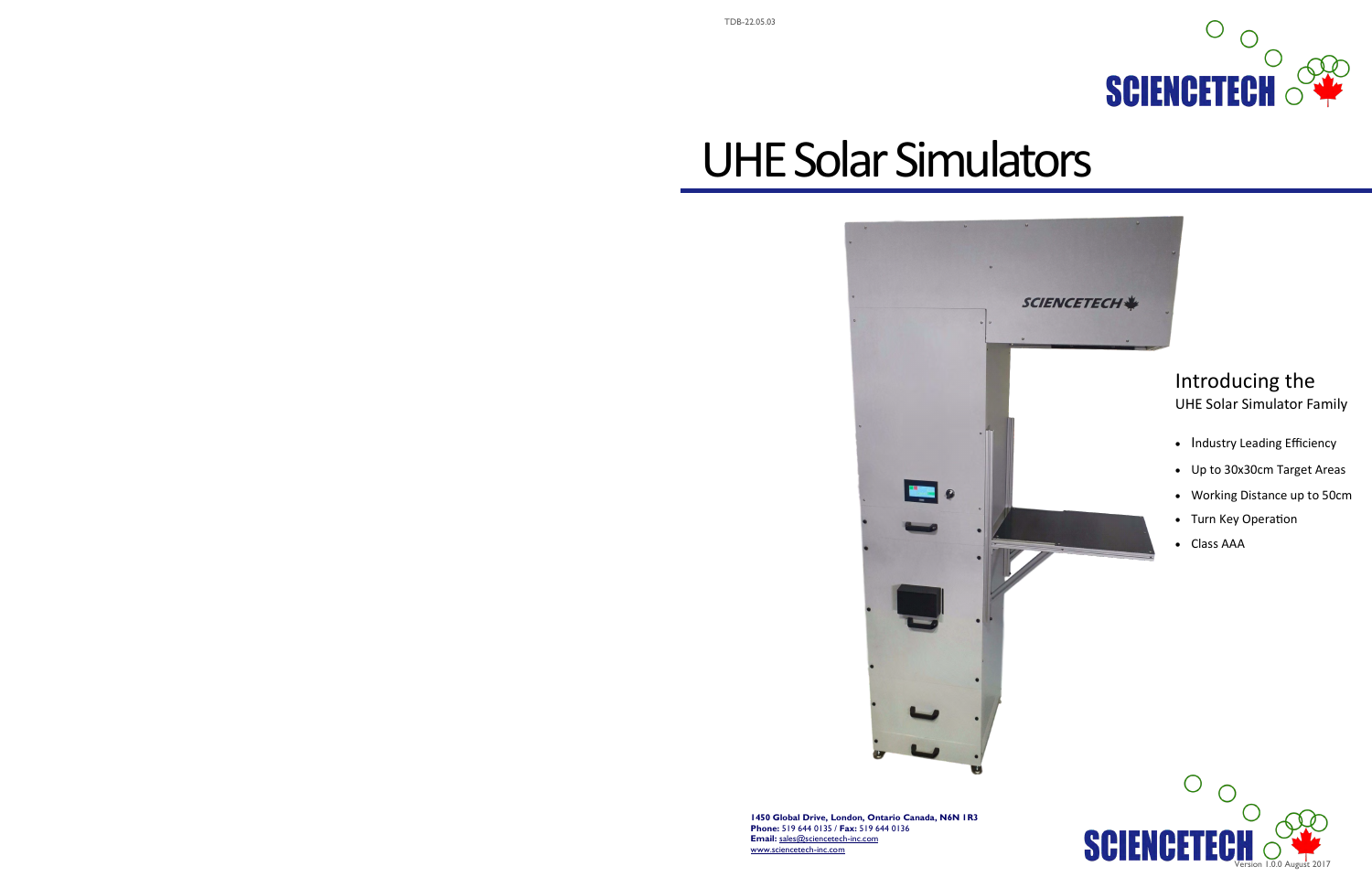**1450 Global Drive, London, Ontario Canada, N6N 1R3 Phone:** 519 644 0135 / **Fax:** 519 644 0136 **Email:** [sales@sciencetech-inc.com](mailto:sales@sciencetech-inc.com) [www.sciencetech-inc.com](http://www.sciencetech-inc.com)

Integrated control unit

positioned for easy

access from standing

or seated position

Easy access to filter tray

Large testing area and working distances for easy integration.

Numerous sample area accessories, instrument configuration options and accessories are available.

The UHE-NS and UHE-NL solar simulators are turn key operation class AAA Solar Simulators designed for either downward facing or horizontal beam operation. In downward facing beam orientation the UHE-NS and UHE-NL produces uniform light slightly above standard desk height. This configuration allows for either operation of the simulator from either a standing or seated position. See the **configuration options** at the end of this brochure for more information and dimensions



Standard downward

facing with option for horizontal operation

### **Control Unit and Software**

Sciencetech's UHE-NS and UHE-NL solar simulators are controlled from a single touch screen interface control unit.

**Standard features** included with Sciencetech's UHE-NS and UHE-NL solar simulators include:

- Touchscreen interface
- Shutter and exposure control (200ms closing/ opening time)
- Lamp starts and timer log
- Forced air cooling safety interlock
- RS232 communication
- Power Control**†** software with graphical user interface included,
- Single power line connection for lamp power, cooling, and communication



\* Power control software is available with any Sciencetech light source controlled with a touch screen control unit



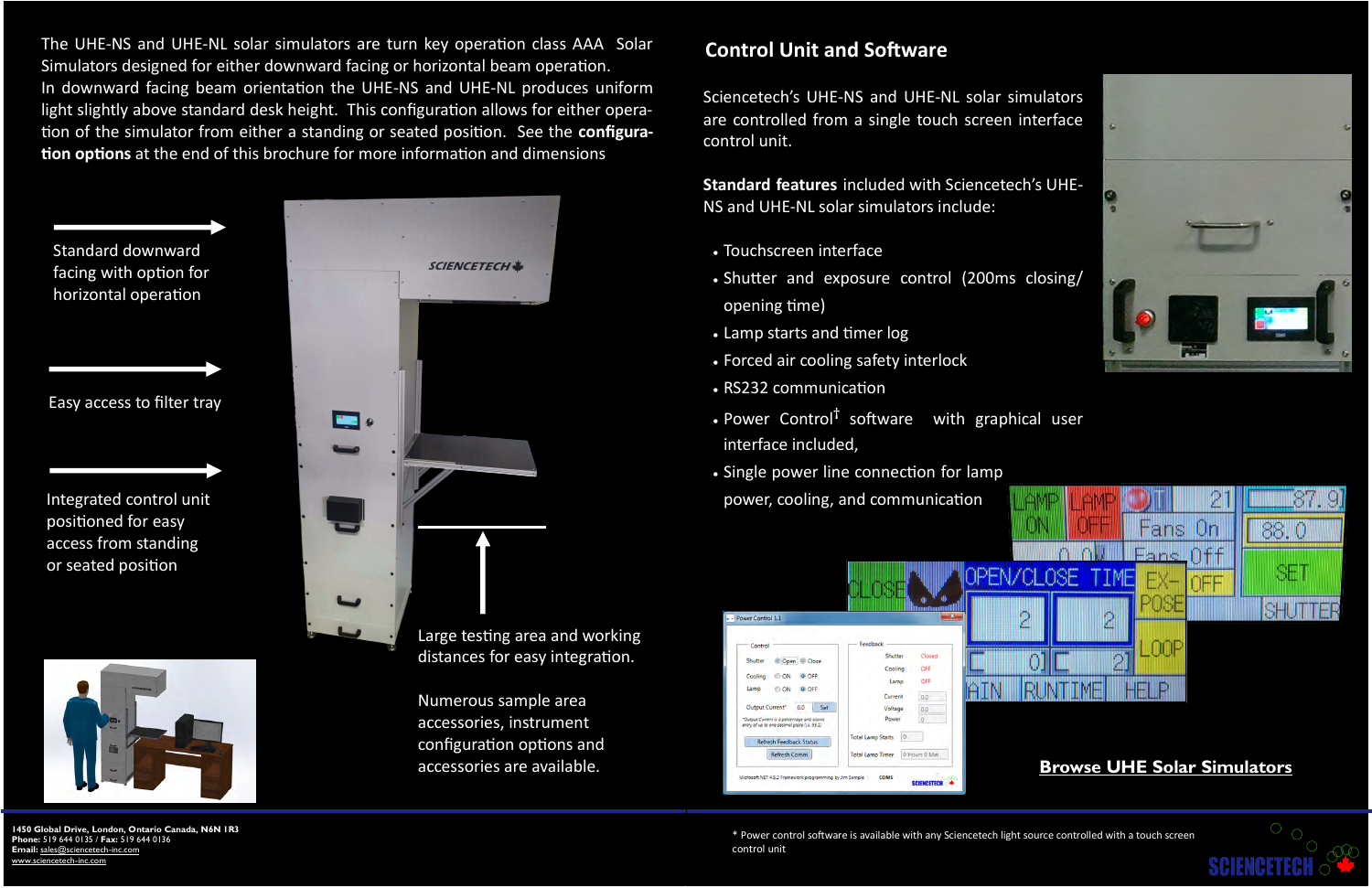**UHE-NL with AM1.5G-FT-3 filter installed providing class A spectral match to the AM1.5G spectrum**

| <b>Model</b>                                                | Part No. | <b>Description</b>                                              |  |  |
|-------------------------------------------------------------|----------|-----------------------------------------------------------------|--|--|
| <b>AM1.5G-FT-3</b>                                          | 160-8023 | <b>AMI.G Standard Range</b>                                     |  |  |
| AM-ALL-FT-2                                                 | 640-8017 | Provides AM1.5D, 1.5G and AM0 spectral<br>match, Standard Range |  |  |
| <b>AM-1.5GX-FT-3</b>                                        | 640-8018 | Provides Extended Range AM1.5G match                            |  |  |
| AM-CLP-FT-3                                                 | 640-8019 | Provides USFDA and COLIPA spectral match                        |  |  |
| <b>Custom Filters</b>                                       |          | Custom filters available upon request*                          |  |  |
| <b>Band Pass / Short Pass / Long</b><br><b>Pass Filters</b> |          | See the HPF brochure                                            |  |  |
| <b>IR Water Filter</b>                                      |          | See the IR water filter brochure                                |  |  |

\*Other filtering options include options for selectively filtering UV, VIS and IR portions of the spectrum. Please contact a Sciencetech sale representative for more information. **[Browse Modular IV](http://www.sciencetech-inc.com/all-products/solarsimulators/modular-iv.html)** 

Sciencetech's UHE-NS/NL series solar simulators include a two-position filter holder. An add-on upgrade is available to increase the available filter positions to four.



The most popular options are AM filters; however, a range of other filter options are available.



### UHE-NS/NL simulators are aligned and tested for Uniformity in our calibration laboratory. Strict quality control procedures are enforced to ensure simulators meet



the required specifications.

Uniformity Plot UHE-NL 250

|                |                      | <b>Simulator Model Number</b> |              |                                     |                              |                              |
|----------------|----------------------|-------------------------------|--------------|-------------------------------------|------------------------------|------------------------------|
| ck             | UHE-<br><b>NS-75</b> | UHE-                          | UHE-         | <b>UHE-</b><br>NS-100 NL-150 NL-200 | <b>UHE-</b><br><b>NL-250</b> | <b>UHE-</b><br><b>NL-300</b> |
| C <sub>3</sub> | $\times$             |                               |              |                                     |                              |                              |
| C6             |                      | $\sf X$                       | $\mathsf{X}$ |                                     |                              |                              |
| $\overline{2}$ |                      |                               |              | X                                   | $\times$                     | X                            |



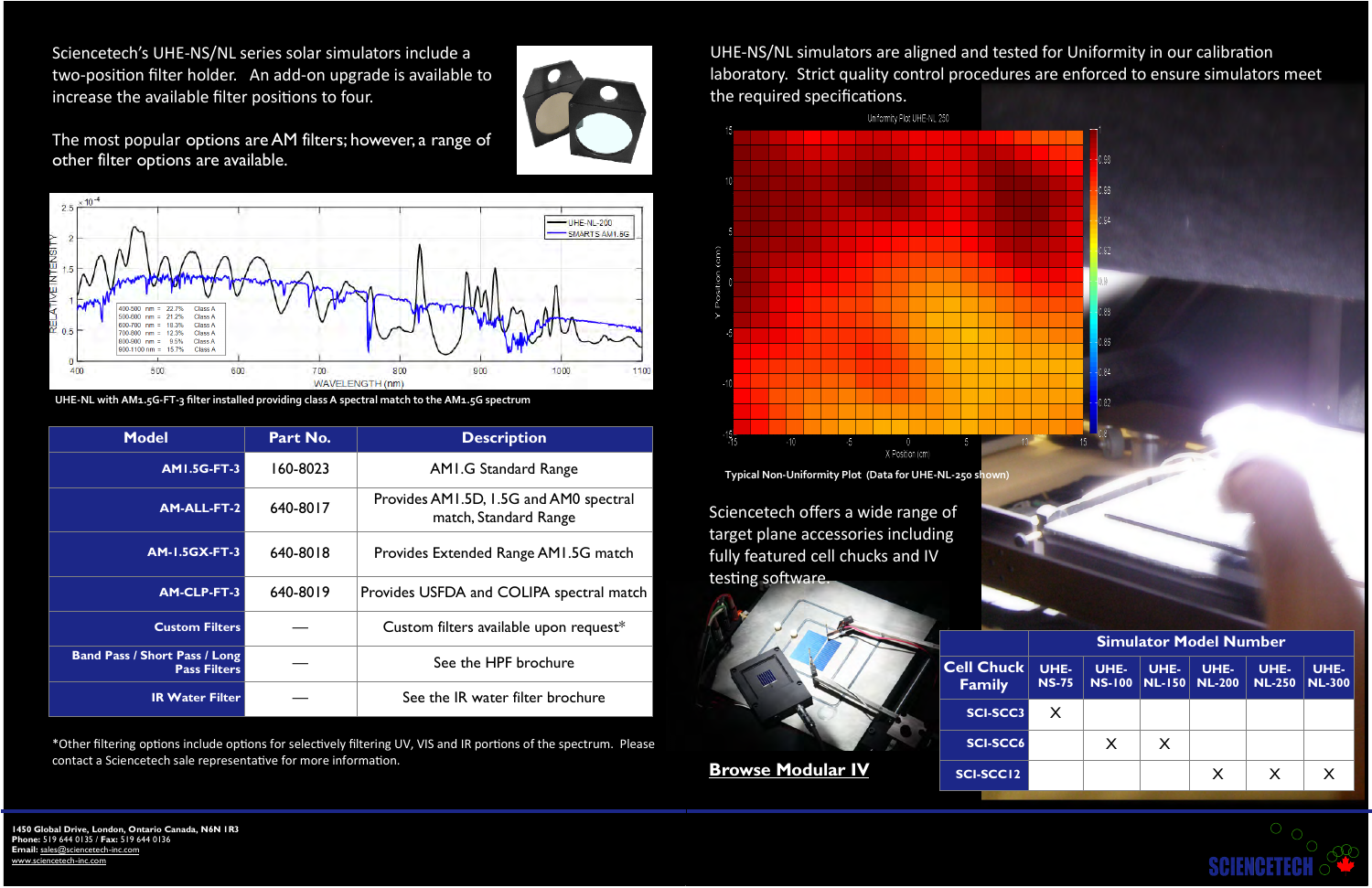**1450 Global Drive, London, Ontario Canada, N6N 1R3 Phone:** 519 644 0135 / **Fax:** 519 644 0136 **Email:** [sales@sciencetech-inc.com](mailto:sales@sciencetech-inc.com) [www.sciencetech-inc.com](http://www.sciencetech-inc.com)

 $\overline{\phantom{a}}$ 



The UHE-NS/NL family of solar simulators are feature rich, convenient integrated systems suitable for a variety of research and testing requiring a stable and reliable uniform light source.

UHE-NL series solar simulators can produce 1 Sun or more solar irradiance at a variety of solar spectral classifications (with an

appropriate AM filter). All of the electronics are contained inside the UHE-NL system to reduce clutter. With the UHE-NL all of the simulator functions can be controlled from a single touch screen interface or from the provided Sciencetech Power Control software.

|                           | <b>Model</b>                                                            | <b>UHE-NS-75</b>                         | <b>UHE-NS-100</b> | <b>UHE-NL-150</b>                       | <b>UHE-NL-200</b> | <b>UHE-NL-250</b> | <b>UHE-NL-300</b> |
|---------------------------|-------------------------------------------------------------------------|------------------------------------------|-------------------|-----------------------------------------|-------------------|-------------------|-------------------|
| <b>SCIENCETECH</b><br>E P | <b>Part Number</b>                                                      | 166-9026                                 | 166-9027          | 166-9028                                | 166-9029          | 166-9030          | 166-9031          |
|                           | <b>Illuminated Area,</b><br>I Sun AM1.5G<br>(mm)                        | 75x75                                    | $100 \times 100$  | 150x150                                 | 200×200           | 250×250           | 300×300           |
|                           | <b>Illuminated Area,</b><br>I Sun AM0<br>(mm)                           | 50×50                                    | 70×70             | $100 \times 100$                        | $140 \times 140$  | $175 \times 175$  | 200×200           |
|                           | <b>Working Distance</b> <sup>2</sup><br>(mm)                            | 200                                      | 300               | 500                                     | 575               | 650               | 650               |
|                           | <b>Uniformity</b><br>Classification <sup>3</sup>                        | A $(2%)$                                 |                   |                                         |                   |                   | A (3%)            |
|                           | <b>Spectral Match</b><br><b>Classification<sup>4</sup></b>              | A (Different Spectral Filters Available) |                   |                                         |                   |                   |                   |
|                           | <b>Spectral Range (nm)</b>                                              | 300-1800                                 |                   |                                         |                   |                   |                   |
|                           | <b>Temporal Stability</b><br>Classification <sup>5</sup>                | $A+$ (<1% over 10 seconds)               |                   |                                         |                   |                   |                   |
|                           | <b>Collimation</b><br>(deg, half angle)                                 | 8                                        | 8                 | 8                                       | 9                 | 9                 | $\overline{10}$   |
| L                         | <b>Typical Irradiance</b>                                               | $I$ Sun +/- $I$ 0%                       |                   |                                         |                   |                   |                   |
|                           | Lamp Power (W)<br><b>And Model Number</b>                               | 150<br>(XE150)                           | 300<br>(XE300)    | 500<br>(XE500)                          | 1000<br>(XE1000)  | 1600<br>(XE1600)  | 1600<br>(XE1600)  |
|                           | <b>Control Unit</b>                                                     | Integrated Touchscreen Control Unit      |                   |                                         |                   |                   |                   |
|                           | Dimensions (L × W × H)<br>(mm)                                          | 970x437x1917 (V) / 1917 x 437 x 437 (H)  |                   | 970x437x1917 (V) / 1917 x 437 x 437 (H) |                   |                   |                   |
| $\mathbb{R}_{\geq 0}$     | Weight (kg)                                                             | 70                                       |                   | 95                                      |                   |                   |                   |
|                           | 110-115V/60 Hz 10A or<br><b>Power Requirements</b><br>220-240V/ 50Hz 6A |                                          |                   | 220-240V/ 50Hz, I0A                     |                   |                   |                   |
| <b>THE REAL</b>           | <b>Line Regulation</b>                                                  | $< 0.2\%$                                |                   |                                         |                   |                   |                   |